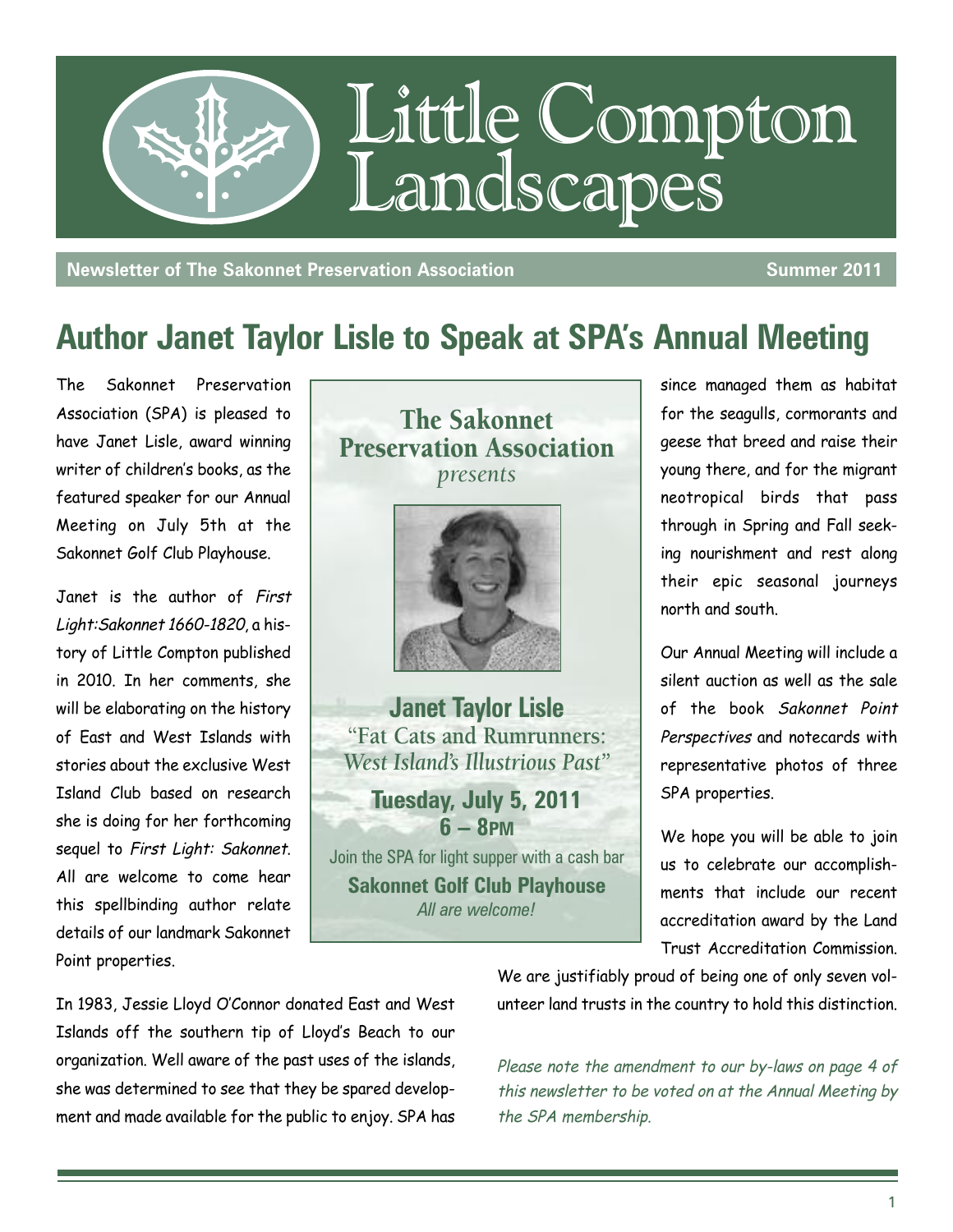

### **Sakonnet Preservation Association**

**Officers** Abigail Brooks, President Christopher Burns, Vice-President Scott Morrison, Treasurer Sheila Mackintosh, Secretary

#### **Directors**

Jack Angell Ron Bogle Dan Burke Nan Haffenreffer Peter Lozier Sandra Mataronas Richard Ross Jack Selvaggio Heather Steers Margaret Tirpaeck Charlie Whipple

Advisors Council David Borden Stetson Eddy Roger Greene Nicholas T. Long Karen Richmond Terry Tierney

Administrative Assistant Holly Lippert

> Newsletter Editor Betty Torphy

Design Chris O'Toole – O'Toole + Parr

P.O Box 945 7 South of Commons Little Compton RI 02837 sakonnetpreservation.org



## *President's Letter*

On Saturday May 14th, plant specialists, conservationists and landowners, including several farmers, gathered for a walk and talk sponsored by SPA. We had help from local landowners Sheila Mackintosh, John Gwynne, Hope Taylor, Bill Richmond, and Judith Danforth.

The twenty of us who gathered represented SPA,The Nature Conservancy of RI, the Little Compton Agricultural Conservancy Trust, the Tiverton Open Space and Land Preservation Commission, the Tiverton Land Trust, the Westport Land Conservation Trust and the Dartmouth Natural Resources Trust, as well as a variety of landowners. We met with

specialists from the University of RI Plant Sciences Dept., the RI Natural History Survey, and The Bobolink Project (a RI and Vermont-based program assisting farmers with practices protecting these birds) to view the arrival of this year's bobolinks and to share ideas about management and conservation. We observed the



*Hope Leeson, R.I. Natural History Survey and Garry Plunkett of the Tiverton Open Space and Land Preservation Commission.*

spring territorial activity of the bobolinks and experienced the substantial benefits that come from cross-pollinating ideas and expertise among individuals with a wide range of skills, interests, and geographical focus.

There is such natural richness to be protected and balanced with human uses on the landscape of Little Compton. Is it possible to develop land management practices that support both farming and haying and the protection of declining species of grass-nesting birds? What are some ideas for controlling the invasive plants black knapweed and buckthorn plantain that are spreading rapidly and perhaps threatening the habitat of these grassnesters and that are certainly impairing the quality of hay for farm animals? It was inspiring to hear and share ideas and to consider how we might bring some of our questions and recommendations to a larger audience.

I felt privileged to have this experience, and I look forward to continued information-sharing that will enhance the work of our various organizations for the benefit of our communities. **– Abigail Brooks**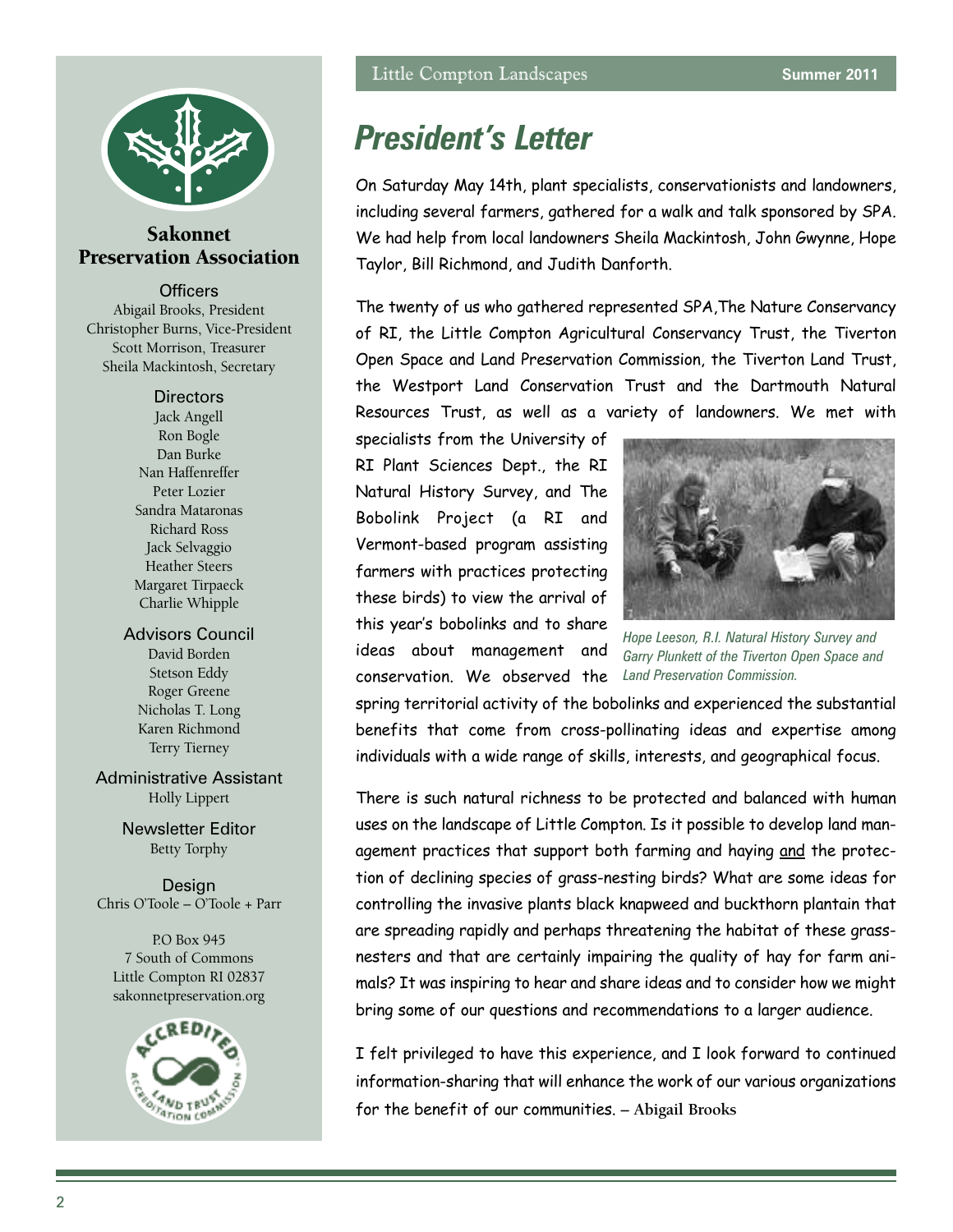# **Little Compton Population Explodes In The Spring**

Little Compton is blessed to be both a waypoint and a destination for an amazing variety of migratory birds called "neotropicals." Neotropical migratory birds breed in Canada and the U.S. during our summer and spend their winter in Mexico, Central America, South America or the Carribean islands. Some of us mark our seasons with the sound of arriving or departing bird calls such as those of red-winged blackbirds or flocks of geese. As a conservation organization, protecting habitat that supports both migrant and yea-round birds is a priority for SPA. Geoff Dennis, a local quahogger and eminent birder, has supplied us with his listing of the incredible variety or migratory birds that stop by to rest and feed on their way farther north (transients) or choose to make Little Compton their spring and summer home, breeding and nesting in our coastal shrubs, fields and forests. Are there some you have seen or heard?

#### **Warblers arriving in early April**

Pine Warbler (arrive 1st week of April, breed in LC) Palm Warbler (arrive 2nd week of April, transit LC to breed north)

**Warblers arriving and breeding, or likely breeding in LC area. Arrive last of April, more first week of May, peak in mid-May** Yellow Warbler (common) American Redstart (common) **Ovenbird** Prairie Warbler Blue-winged Warbler Chestnut-sided Warbler Worm-eating Warbler Black-and-white Warbler Common Yellowthroat Hooded Warbler

#### **Others that will arrive and transit LC**

Wilson's Warbler (transient) Canada Warbler (transient) Mourning Warbler (transient) Blackpoll Warbler (transient) Bay-breasted Warbler (transient) Cape May Warbler (transient) Black-throated Green Warbler (breed as close as Weetamoo) Yellow-rumped Warbler (winter in small numbers, most in south) Blackburnian Warbler (transient) Northern Waterthrush (breed in RI, don't believe in LC) Louisiana Waterthrush (breed in RI, not LC) Black-throated Blue Warbler (transient) Magnolia Warbler (transient) Nashville Warbler (transient) Tennessee Warbler (transient) Northern Parula (transient)

#### **Vireos arriving during the same time frame as Warblers:**

Red-eyed Vireo (breed in LC) White-eyed Vireo (breed in LC) Yellow-throated Vireo (not sure if they breed in LC, maybe Simmon's management area) Warbling Vireo (transient) Blue-headed Vireo (transient) Philadelphia Vireo (transient)

**Thrushes that arrive and breed in LC:** Wood Thrush Veery

**Orioles arriving and breeding here last of April, peak mid-May** Baltimore Oriole Orchard Oriole

**Flycatchers last to arrive of neotropical migrants. Earliest (Eastern Kingbird, Great Crested Flycatcher) end of April. Others (Acadian, Willow) arrive mid-May. LC breeders.** Eastern Kingbird Great Crested Flycatcher Acadian Flycatcher Willow Flycatcher Eastern Wood-Pewee Eastern Phoebe (early migrant. Arrival late March, peak early April)

**Flycatchers that transit LC (all uncommon in spring)** Alder Flycatcher (transient) Least Flycatcher (transient) Yellow-bellied Flycatcher (transient) Olive-sided Flycatcher (transient)

**Cuckoos: Two species I have heard calling during breeding seson in my yard, so likely to breed in L.C. Secretive bird, difficult to find any time of year.** Yellow-billed Cuckoo Black-billed Cuckoo



#### **Individuals that breed in LC:**

*Bobolink photo by Geoff Dennis.*

Scarlet Tanager (breed in LC, first arrive late April, peak mid-May) Bobolink (first arrive in late April, peak first half of May) Ruby-throated Hummingbird (arrive mid-April. Peak early May) Blue-gray Gnatcatcher (arrive mid-April, most by early May) House Wren (first by mid-April and peak first week in May) Gray Catbird (very common breeder. A neotropical, though some do overwinter in LC. Migrants follow same time frame as others, first arrive late April, peak second week of May.)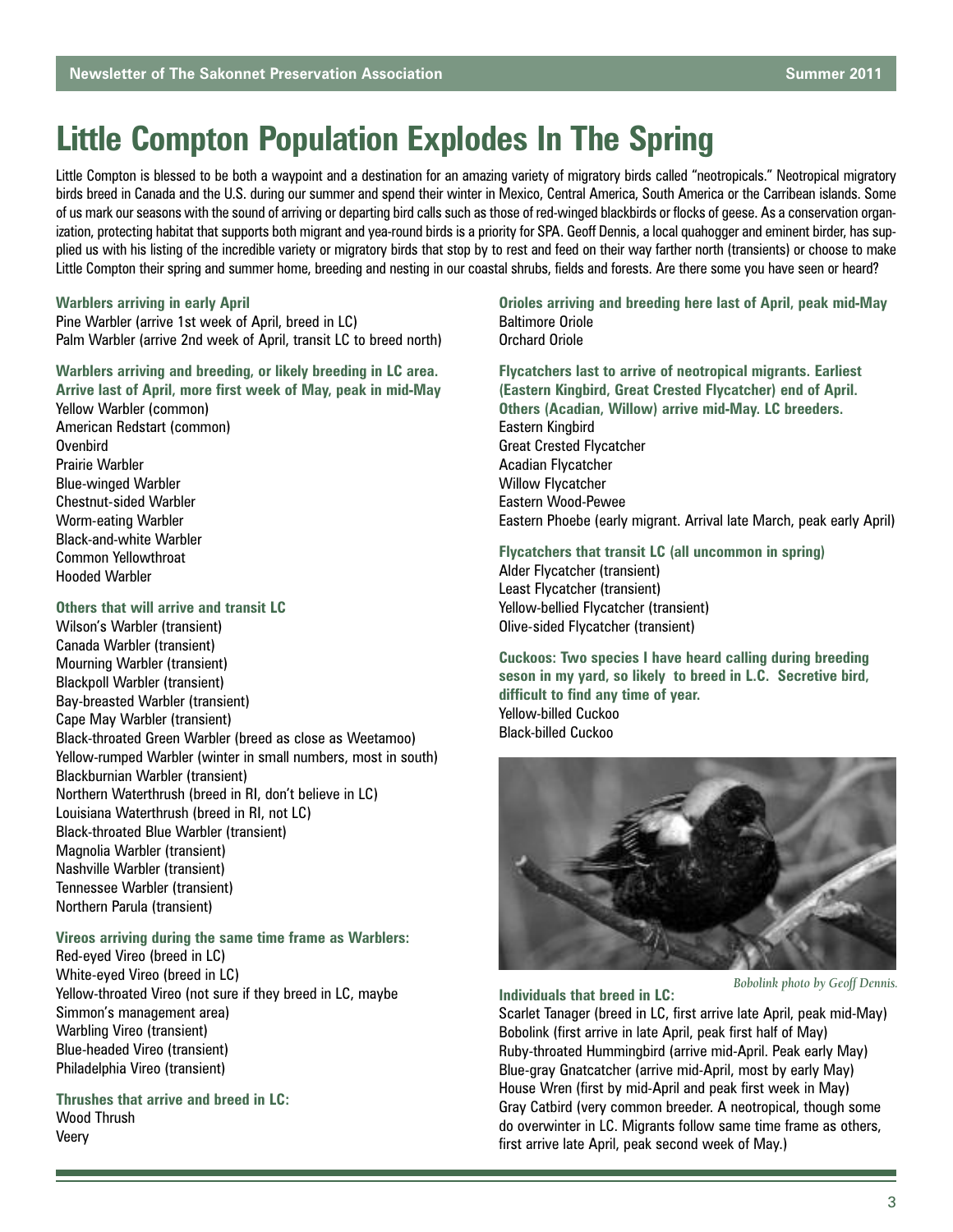# **Sakonnet Preservation Association's Amendments to Bylaws**

### **Background**

The Board of Directors of the Sakonnet Preservation Association, Inc. is proposing to the Membership changes to our Bylaws. The Bylaws were last amended on July 8, 2009. The proposed amendments are in response to the Land Trust Accreditation Commission's\* request that the Association clarify in its Bylaws that the Board President and the Treasurer may not be compensated for professional services.

#### **Summary of Amendments**

A brief summary of the Bylaws changes is listed below. A copy of the proposed Bylaws changes, approved by the Board of Directors on November 17, 2010 and to be presented for a vote of the Membership at the Association's Annual Meeting to be held on July 5, 2011, may be found in the Association office and will be available at the Annual Meeting. If you wish to have a copy of the proposed Bylaws changes forwarded to you via email or as a print copy, please contact our Administrative Assistant, Holly Lippert, at 635-8800 or at spa.lc@verizon.net.

### **Article V. Officers, Section 9. Compensation Paragraph 1**

The President (presiding officer) and Treasurer are prohibited from receiving direct or indirect compensation for services. They may be reimbursed for reasonable expenses incurred while carrying out Association business.

### **Paragraph 2 and Article VI. Board of Directors, Section 11. Compensation**

Other Officers and Directors shall not receive any salaries for Board service, but may be reimbursed for reasonable expenses. Officers, other than the President and Treasurer, and Directors may be reimbursed for reasonable expenses and may be paid reasonable compensation for services that would otherwise have been contracted out, provided such compensation is approved by the Board, such service is in accord with all Board policies, and the Board documents the decision and the amount of compensation in the Board minutes.

### **Contact Information**

If you have any questions in advance of the Annual Meeting regarding the proposed changes to the Bylaws, please contact Chris Burns, Vice President of the Sakonnet Preservation Association, at 635-8800.

\*The Land Trust Accreditation Commission awards the accreditation seal to land conservation organizations that meet national standards for excellence and demonstrate the ability to protect important natural places and working lands forever. The Sakonnet Preservation Association, Inc. was awarded accreditation on February 3, 2011.

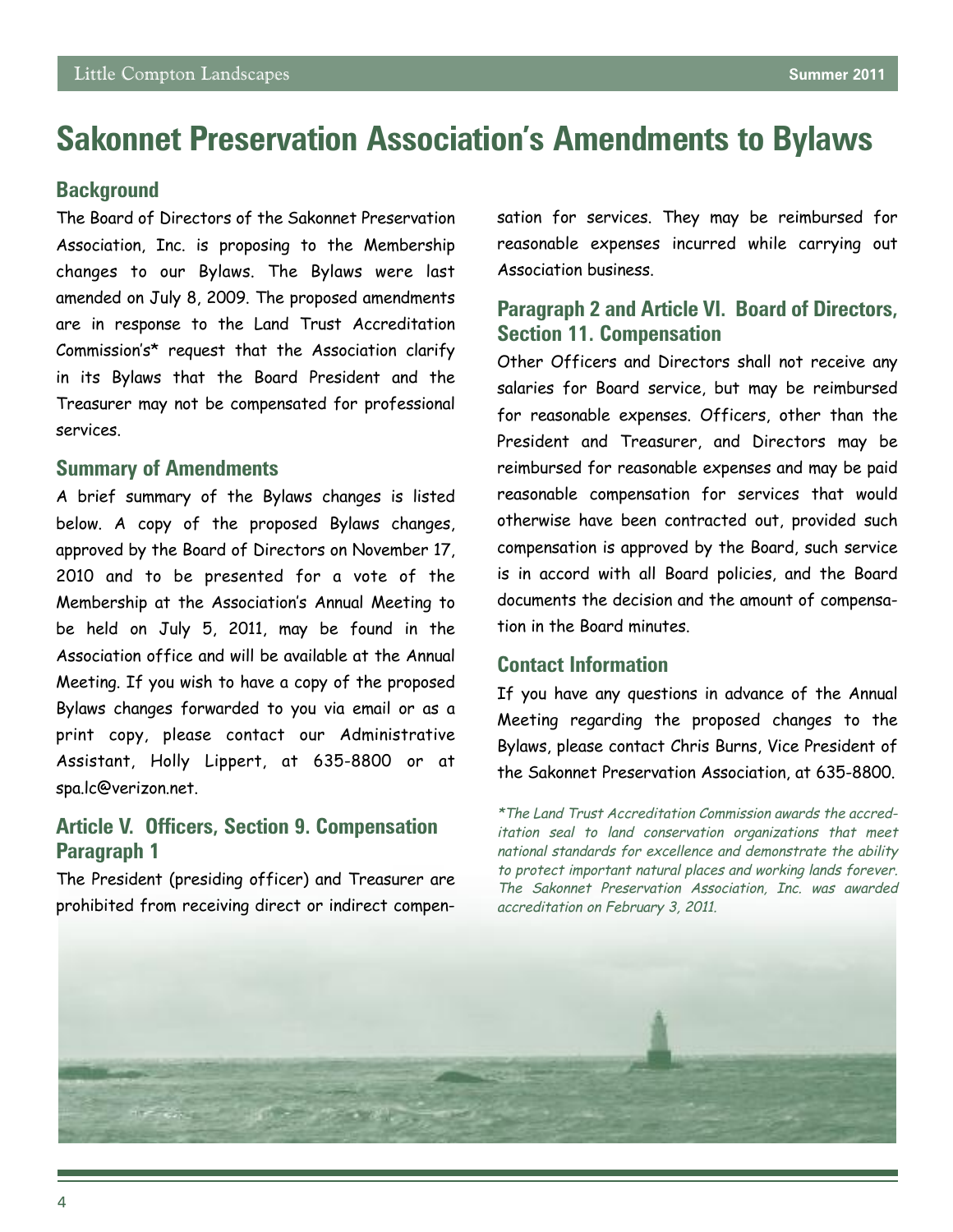5

# **Reflections of a New Monitor on Preserving Open Space**

After living away from Little Compton for over 20 years I was amazed to return in 2008 and find many of the vistas of my childhood still intact and relatively unchanged.

Living in cities has made preservation of open space something I value and will work to protect. It was on a friend's recommendation that I contacted SPA about volunteering as a property monitor. It seemed the perfect way to do something for the community, the town and my childhood memories.

After a comprehensive training, Heather Steers, SPA's Stewardship Committee Chair, escorted me on my first monitoring venture of 2011. We visited with Sydney Tynan, Master Gardener, who has donated a conservation easement over 2 acres to the SPA. She was kind enough to

give us a short tour of her gardens before leading us to the parcel she donated. Heather and I knew we would have to re-flag and paint the markers at the property corners.

> The 2010 monitoring report indicated they were hard to find. We were well armed with maps, flagging tape, and fluorescent spray paint. Monitoring before the leaves were out made finding the markers much easier, but we still ended up stumbling across a drainage ditch and getting caught in the brush in order to get close enough to paint and flag the posts. I

have really enjoyed my first season with SPA and congratulate them on their recent accreditation by the Land Trust Accreditation Commission. I hope I can be of use to the SPA for a long time. **– Jennifer Saufler Prior**

### **Kids Only Trout Fishing Opening Day**

Soon after the 6 AM start of this year's trout fishing season on April 9, young and not so young arrived at The

Ponderosa on Meeting House Lane for the first "Kids Only Trout Fishing Opening Day" at the pond. The Ponderosa is the most frequented SPA conserved property. The day was sponsored by the Little Compton Grange. Last spring, Walter Elwell, the president of the Grange, contacted Rhode Island Fish and Wildlife and asked if they could stock

the pond for such an event. Following an inspection, they agreed to do so for opening day, 2011. The trout were delivered on April 8.

Walter and Norma Elwell arrived at The Ponderosa at 5:30 on Saturday, a chilly 28 degree morning, with hot coffee, chocolate and cider, and doughnuts for all who might show

up. Over 100 people signed in that day, so Norma was kept busy replenishing refreshments.

> Throughout that day and the next, children 13 and under and their parents, grandparents and friends fished earnestly and enthusiastically with real and fake worms in hopes of landing a "big one." Even though they were unsuccessful the first day, it was clear that everyone was enjoying learning to fish, or perfecting

their skills, and being outside together on a lovely spring day. Fishing at the Ponderosa pond, adults now included, has been continuing since April 9.

SPA is grateful to the Elwells for initiating such a wonderful event, and we look forward to working with them on "Kids Only Trout Fishing Opening Day" again next year. **– Heather Steers** *Chair of the Stewardship Committee*



*Walter and Norma Elwell*



*Sydney Tynan and Jennifer Saufler Prior*